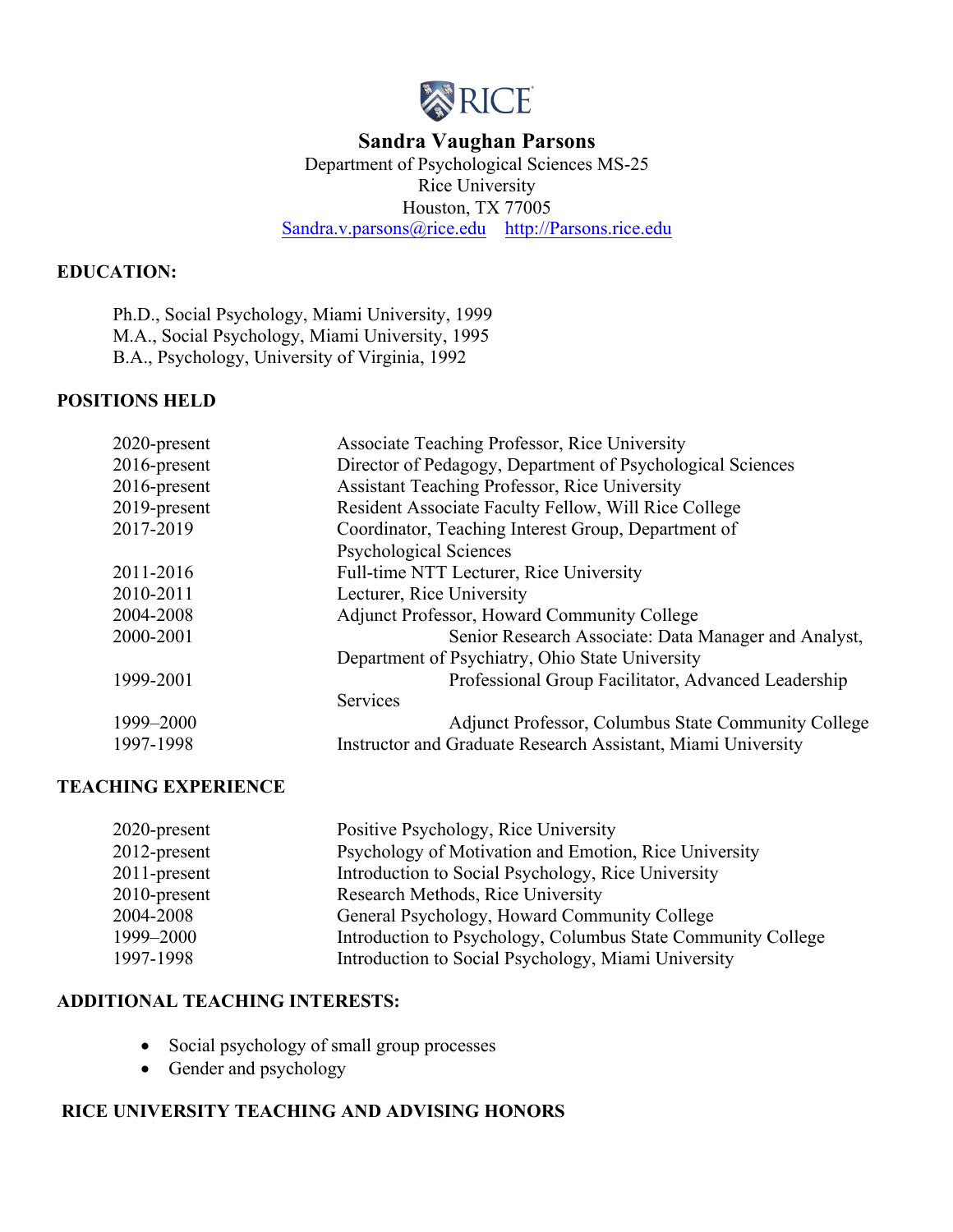| Spring 2021  | One of 6 finalists for Sarah A. Burnett Teaching Prize in the Social Sciences, an |
|--------------|-----------------------------------------------------------------------------------|
|              | annual prize given to an outstanding teacher in the School of Social Sciences     |
| Spring 2020  | Nicholas Salgo Distinguished Teacher Award, voted on by current juniors and       |
|              | Seniors                                                                           |
| Spring 2020  | Sarah A. Burnett Teaching Prize in the Social Sciences, an annual prize given to  |
|              | an outstanding teacher in the School of Social Sciences.                          |
| Spring 2020  | One of 8 finalists for Sophia Meyer Farb Prize for Teaching. This prize, selected |
|              | and awarded by members of Rice's Phi Beta Kappa chapter, honors a junior          |
|              | faculty member for outstanding work in the classroom.                             |
| Spring 2020  | Outstanding Undergraduate Research Mentor Award Nominee                           |
| Spring 2020  | Favorite Professor, Weiss College                                                 |
| Spring 2019  | Office of Academic Advising Excellence in Academic Advising Award                 |
| Spring 2019  | George R. Brown Award for Superior Teaching                                       |
| Spring 2019  | Favorite Professor, 33 <sup>st</sup> Annual Scholar Athlete Event                 |
| Spring 2019  | Favorite Professor, Weiss College                                                 |
| Spring 2019  | Favorite Professor, Sid Richardson College                                        |
| Spring 2018  | Distinguished Faculty Associate, Will Rice College                                |
| Spring 2018  | Favorite Professor, 32 <sup>st</sup> Annual Scholar Athlete Event                 |
| Spring 2018  | Favorite Professor, Will Rice College                                             |
| Fall<br>2017 | Favorite Professor, Will Rice College                                             |
| Spring 2017  | Favorite Professor, Will Rice College                                             |
| Spring 2017  | George R. Brown Award for Superior Teaching                                       |
| Spring 2017  | Favorite Professor, 31 <sup>st</sup> Annual Scholar Athlete Event                 |
| Fall<br>2016 | Favorite Professor, Will Rice College                                             |
| Spring 2016  | Favorite Professor, 30 <sup>th</sup> Annual Scholar Athlete Event                 |
| Spring 2016  | Best Professors' Dinner, Baker College                                            |
| Spring 2016  | Favorite Professor, Will Rice College                                             |
| Fall<br>2015 | Favorite Professor, Will Rice College                                             |
| Spring 2015  | George R. Brown Award for Superior Teaching                                       |
| Spring 2015  | Outstanding Faculty Associate, Will Rice College                                  |
| Spring 2015  | Favorite Professor, Will Rice College                                             |
| Spring 2015  | Favorite Professor for BUSI 390 fundraiser                                        |
| Fall<br>2014 | Best Professors' Dinner, Baker College                                            |
| Fall<br>2014 | Favorite Professor, Will Rice College                                             |
| Spring 2014  | Distinguished Faculty Associate, Will Rice College                                |
| Spring 2013  | Favorite Professor, 27 <sup>th</sup> Annual Scholar Athlete Event                 |
| Spring 2013  | Favorite Professor, Will Rice College                                             |
| Fall<br>2011 | Favorite Professor, Baker College                                                 |

## **UNDERGRADUATE STUDENT MENTORING**

**Fall 2015-Spring 2016**  well as the Brelsford Award, conferred to outstanding seniors by the Department of Psychological Sciences. *Honors Students*  **Fall 2015-Spring 2016 Maggie Edmunds:** Served as honors thesis co-advisor with Dr. Margaret Beier. We worked with Maggie as she developed her stimulus materials and collected/analyzed data. We provided critiques of her draft manuscript and assisted with presentation preparation. Maggie earned Distinction in Research as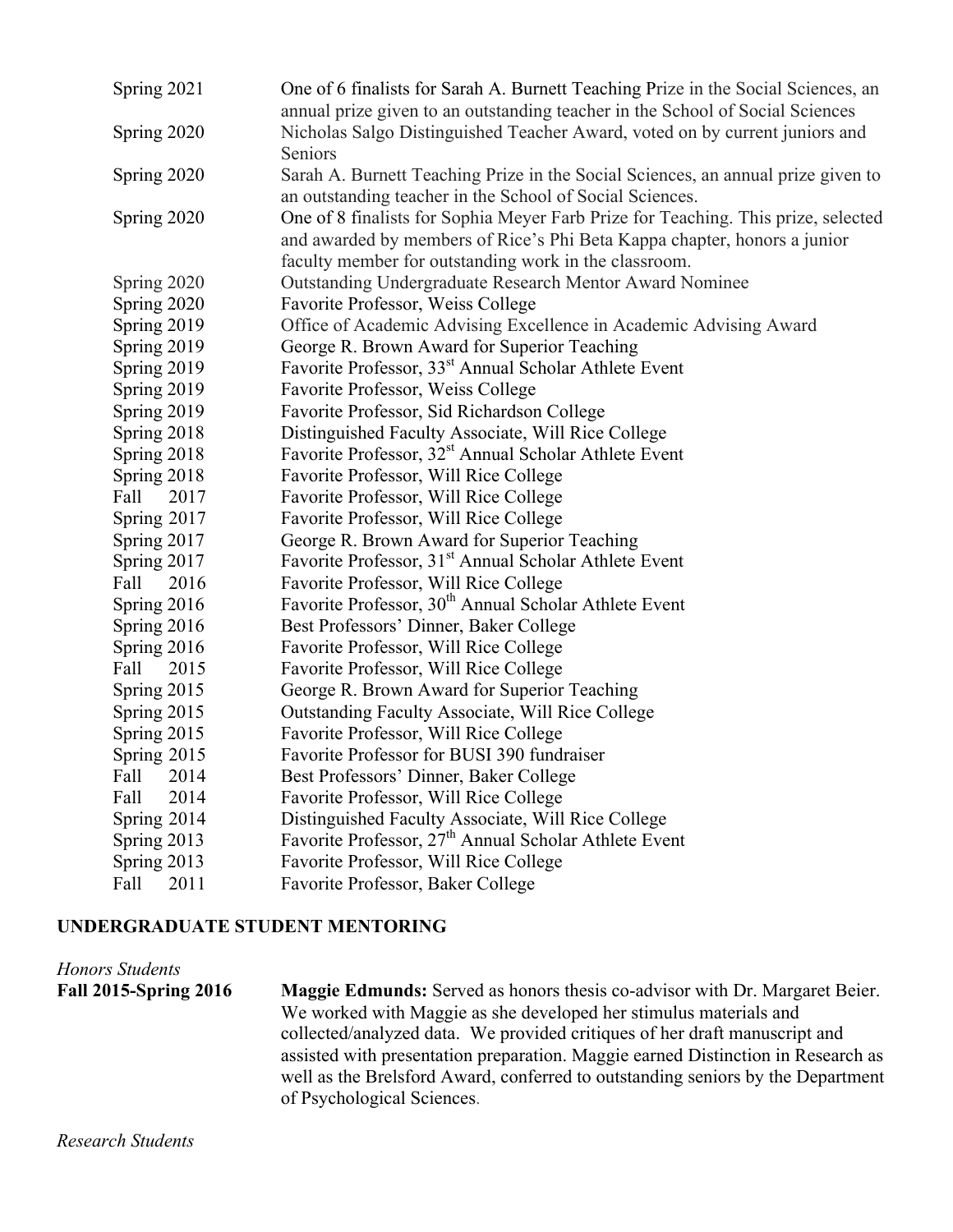| Spring 2020<br>Spring 2019   | <b>Smeet Madhani:</b> Faculty Advisor for Capstone with Center for Civic Leadership<br><b>Elijah Li:</b> Independent readings on the therapeutic effects of physician touch.    |
|------------------------------|---------------------------------------------------------------------------------------------------------------------------------------------------------------------------------|
| <b>Fall 2017-Spring 2018</b> | Alina Chen, Stephanie Mendivil, Marie-Claire Schollinger, Kaitlyn Swinney:<br>Research on self-reflection and well-being measures and outcomes in<br>undergraduate populations. |
| Spring 2017                  | Alan Wang: Poster presented at Rice Undergraduate Research Symposium:<br>"Racial Differences in Growth Belief Mindsets."                                                        |
|                              | <b>Ryan Cox:</b> Poster presented at Rice Undergraduate Research Symposium:<br>"Positive Outlook of Undergraduate Students at Rice University."                                 |
|                              | Alina Chen: Research on the effectiveness of a self-reflection intervention on<br>students' well-being.                                                                         |
|                              | <b>Theresa Cockerham: Poster presented at Rice Undergraduate Research</b><br>Symposium: "Metacognition and Study Strategies."                                                   |

#### **RESEARCH ON PEDAGOGY AND PRACTICES IN HIGHER EDUCATION**

**Spring 2017-present: Ongoing Pedagogical Research at Rice University.** Co-PI with Center for Teaching Excellence. I contribute 70% to this project.

**Fall 2016-present: Psychology Major Assessment** with Dr. Carissa Zimmerman. We are interested in how psychology majors at Rice feel about their identity as psychology majors, what research and extracurricular activities they engage in, and how much they know about funding opportunities. We are looking specifically at how we can improve the progression through the major, the quality of undergraduate research, and the cohesion among our majors. I contribute 50% to this project.

 **Fall 2017 to present: A Case Study of Graduate Student Professional Development in Computer Science (ProPresent)** with Dr. Tracy Volz, Dr. Jennifer Wilson, and Dr. Kyung-Hee Bae. This study is evaluating how computer scientists. I contribute 20% to this project. a new way of teaching presentation skills to graduate students in Computer Science affects students' understanding and implementation of those skills. We are also learning how students feel about their identity as

 **Summer 2018: Member of Inquiry Based Learning (IBL) Assessment Team** with Dr. Elizabeth Eich and Dr. Caroline Quenemoen. Dr. Quenemoen hired me to conduct an assessment of the departments funded by Quality Enhancement Project (QEP) grants at Rice University. I designed a quasi-experiment with yoked non-QEP funded departments; summarized the data from the Survey of all Students and the Senior Exit Survey; and created a presentation for the IBL team to disseminate.

 **Fall 2018: NSF Grant Proposal for Encouraging Belonging in Vulnerable Groups to Encourage Academic Success** with Dr. Josh Eyler and Dr. Robin Paige. The literature on belonging and academic success suggests that when students feel they belong in their majors, they are more likely to continue to pursue those majors. In an effort to bring these interventions to Rice, Dr. Eyler, Dr. Paige, and I did some preliminary work designing a study geared towards vulnerable groups in the STEM majors at Rice. This project is currently on hold due to Dr. Josh Eyler's departure from Rice.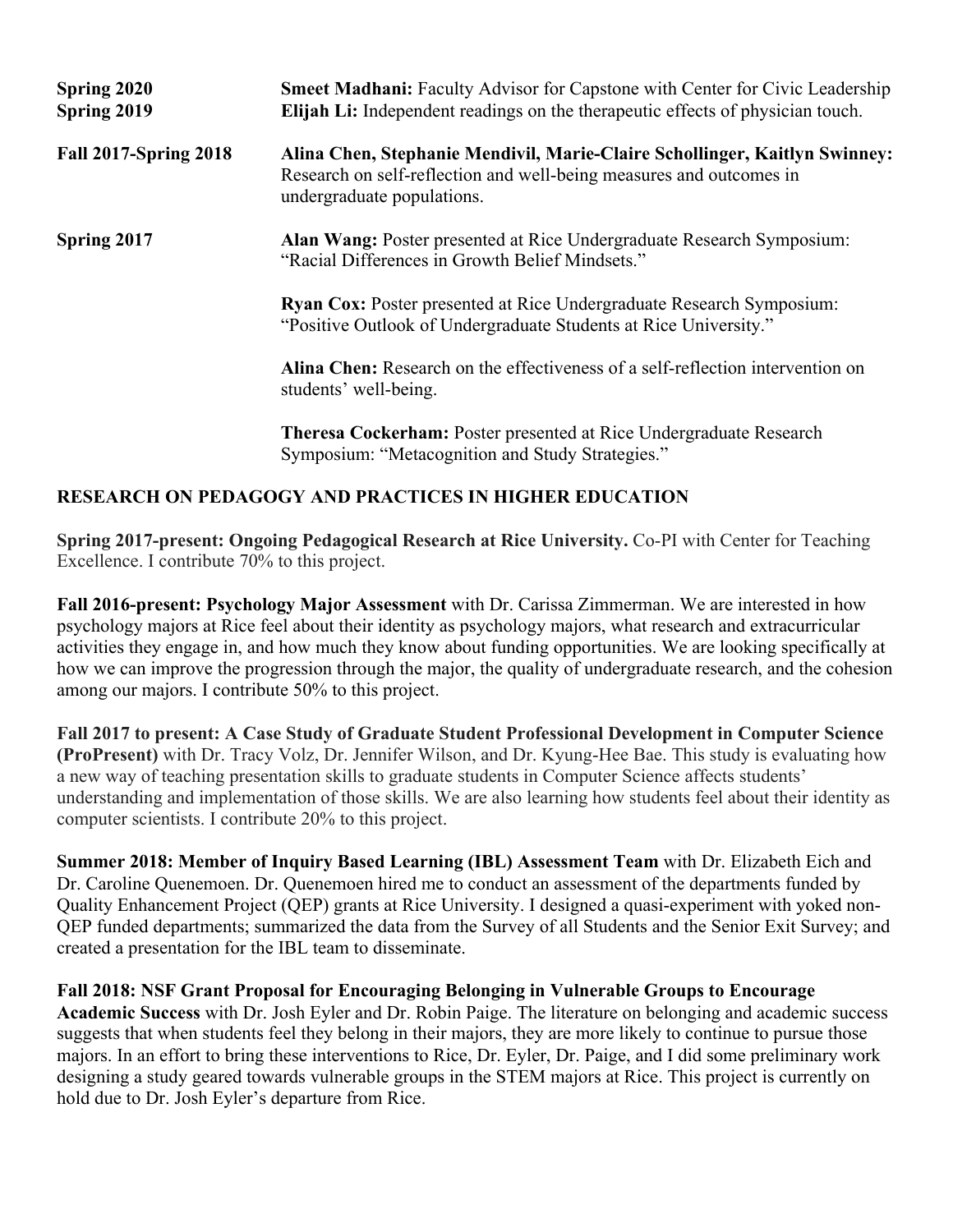**Fall 2019-Spring 2019: Relieving Stereotype Threat in Introductory Writing Classes** with Dr. Ryan Brown, Dr. Elizabeth Cummings-Munoz, and Dr. Lennie Waite. We conducted an experiment with First Year Writing Intensive Seminar (FWIS: 100) students to test the effect of encouraging students to apply the growth mindset they have about other skills to their writing process. The goal was to determine if this intervention would lead to better writing (as measured by grades in FWIS 101). We found only marginally significant impact with very small effect sizes.

 **Spring 2017: Encouraging Student Activism with Innovative Teaching in Political Science Courses** with Dr. Mikki Hebl, Dr. Margaret Beier, and Dr. Melissa Marschall. I worked with an interdisciplinary team of professors at Rice University to design a course that would teach students how to be politically active. This course was unique due to the active learning components and participation of a team of Rice professors acting as mentors to small groups of students. I assessed the effectiveness of this course, and the instructors of record (Dr. Melissa Marschall and Dr. Libby Vann) used these data to make changes to the course the following semester.

 on students' exam performance. Students completed a mindset assessment at the beginning and the end of the psychology classes. **Fall 2016-Spring 2018: Student Metacognition Across Repeated Tests: A Longitudinal Assessment of Student Learning** with Dr. Carissa Zimmerman. This study looked at the effect of growth vs. fixed mindsets semester. They also completed questionnaires after each exam to assess their beliefs about their performance and study strategies. We hope to use these data to improve the way we teach material in our introductory

# **RESEARCH METHODS CONSULTING**

 umbrella Internal Review Board (IRB) protocol for the SoTL at Rice that Dr. Josh Eyler and I developed, **Fall 2018-present: Scholarship of Teaching and Learning (SoTL) Advisor**. Since the adoption of the faculty members who are interested in conducting pedagogical research often ask to meet with me. Several times a semester, I meet with faculty to discuss their research designs. Many of these faculty members are not familiar with experimental designs, and I provide them with ways to improve their measurement techniques and refine the way they collect data and control their variables.

 **Fall 2018-present: Imminent Death Donation (IDD) Public Perception Research Project** with Dr. Nhu Thao Nguyen, Baylor College of Medicine. This project is part of a larger effort by Dr. Nguyen to improve the ways that surgeons can procure organs for donation. She and her team are in the process of assessing the public perception of a different type of donation (IDD) to ensure public support before institutional implementation. I was asked to join this research effort as an expert on research methods and questionnaire design. It will eventually be a part of a conference and grant submission. I contribute 10% to this work.

 Beason-Abmayr, Jamie Cantonese, and Carissa Zimmerman. My research methods students used the qualitative student data collected by Dr. Beason-Abmayr and Dr. Cantonese to assess IBL to learn how to create coding **Fall 2017-Spring 2019: Biological Sciences for Inquiry Based Learning (IBL) Grant** with Drs. Beth schemas.

## **TEACHING INNOVATIONS AND CURRICULUM DEVELOPMENT**

## **Fall 2018: Enhancing Undergraduate Research Participation with Research Methods Students.**

The Department of Psychological Sciences' Quality Enhancement Program (QEP) Grant aimed to increase The Department of Psychological Sciences' Quality Enhancement Program (QEP) Grant aimed to increase undergraduate participation in research with faculty. To that end, I implemented a weekly unit for the Research Methods students that would expose them to faculty research. The QEP funded a graduate student (Amanda Woods) to coordinate activities around this innovation. Students read work published by a faculty member;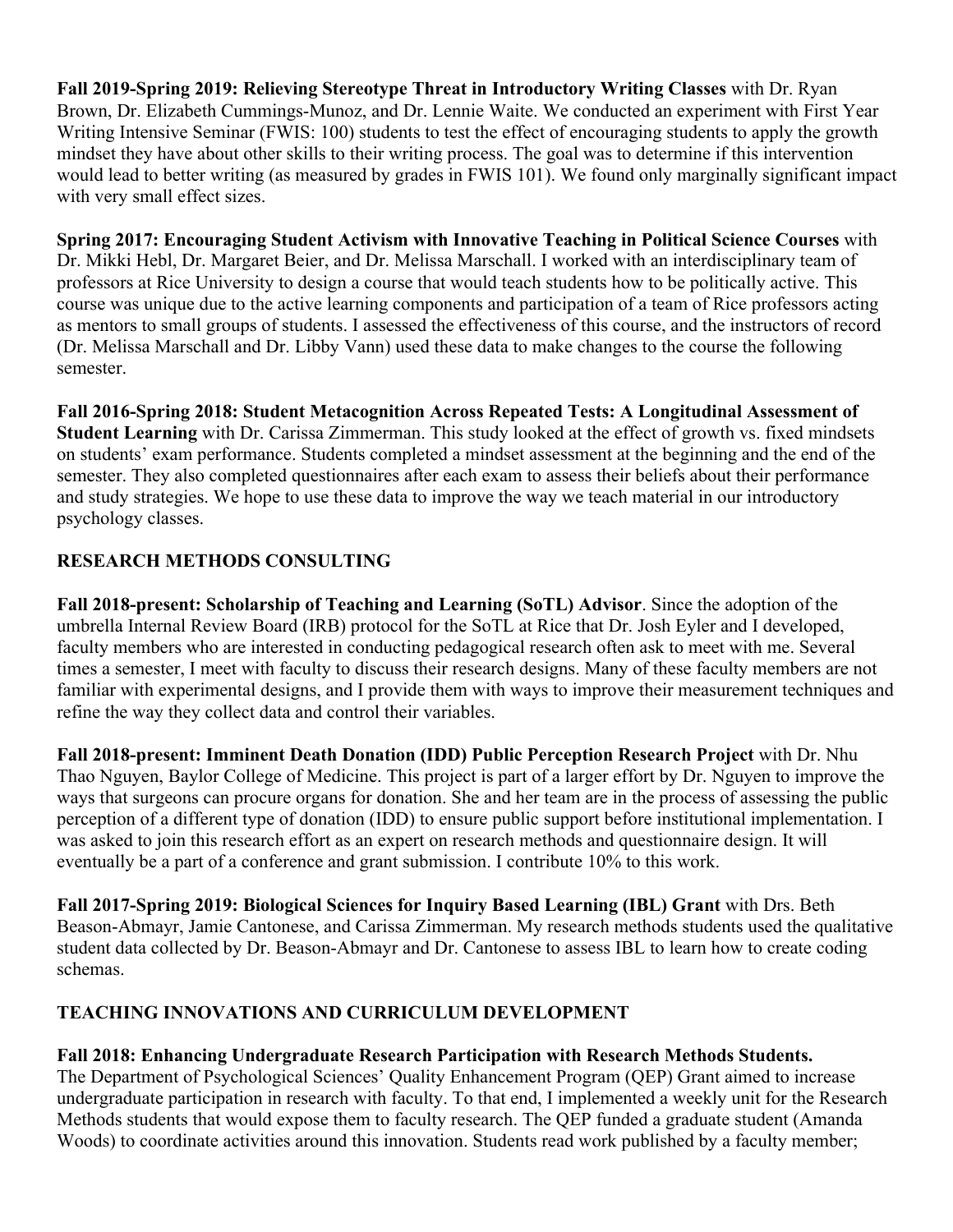a member of the lab came to speak to speak to the class; and Amanda led discussions with students about what they read. The goal was to make students more aware of the research our faculty do in the Department of Psychological Sciences while also giving students the opportunity to apply what they were learning in class to published work.

Fall 2018: Introducing Inquiry-Based Learning (IBL) Language in Syllabi. I developed language share this language within my department and across Rice University as part of standard language that Fall 2018: Introducing Inquiry-Based Learning (IBL) Language in Syllabi. I developed language<br>that I could use in my syllabi, based on the language the IBL uses in the Survey of All Students and the Student<br>Exit Survey to this innovation is to (1) make students aware of what kinds of IBL they will experience in each class and (2) point out which types of assignments we do in class that exercise different facets of IBL. Eventually, I hope to instructors use in their syllabi.

 for a unit in the psych 340 class. **Fall 2018: PSYC 340 Emergent Coding on Archival Data from BioSciences**. As part of my partnership with BIOS on their IBL grant, I used qualitative data from students about IBL to teach my Research Methods students about emergent coding. Prior to this change, students used survey data they collected as part of another project for the class. Students found this coding innovation interesting, but it was ultimately overly cumbersome

for Academic and Professional Communication to scaffold the assignments in my courses (PSYC 202: provided by the Office of Inquiry Based Learning at Rice University to teach students to become more independent learners as they progress through the psychology major. **Summer 2018: Assignment Scaffolding** with Dr. Elizabeth Festa. I worked with Dr. Festa from the Center for Academic and Professional Communication to scaffold the assignments in my courses (PSYC 202:<br>Introduction to Social Psychology and PSYC 340: Research Methods). We redesigned and reordered several<br>assignments so that ea

### **Spring 2018: "Art of Emotion" Curriculum Development for PSYC 353: Motivation and Emotion**.

I developed a new unit for my course, based on research indicating that students learn best through multiple project was funded by a Brown Teaching Grant. As part of a larger, traditional scholarly project students painted canvases to capture the development, experience, or purpose of the emotion they chose to study. The complementary modalities, and in particular when utilizing art to express concepts that they have learned. This painted canvases to capture the development, experience, or purpose of the emotion they chose to study. The goal of this unit was to bring about a coalescence of information and experience with course materials beyond what

**Fall 2017: Teaching Interest Group (TIG)** with Drs. Carissa Zimmerman, Özge Gürcanli, Chase Lesane-Brown, and Collette Nicolau. The non-tenure track instructors in the Department of Psychological Sciences established the TIG so that faculty and graduate students could meet monthly to discuss evidence based teaching practices. Guest speakers from across Rice University come to speak at TIG; we share experiences with one another; and work through how to handle a variety of classroom issues. We share strategies to encourage participation or to encourage better learning outcomes.

 **Fall 2017: Early Adopter of Canvas Learning Management System.** I volunteered my courses for the started using a module system that gave students access to material in a sequential order and made looking at some materials a pre-requisite for accessing the next set of materials. As part of this transition, I attended preliminary launch of the Canvas system in preparation for the Rice University transition away from OwlSpace. redesigned the way present materials to students due to the new tools available on Canvas. As one example, I trainings on Canvas to learn best practices for using the pedagogical tools available on the platform.

**Spring 2017: Consortium for Research on Education and Teaching Excellence, "CREATE"** with Dr. Beth Beason-Abmayr, Dr. Amelie Carlton, Dr. Elizabeth Eich, Dr. Josh Eyler, Dr. Kristi Kincaid, Dr. Lesa Tran,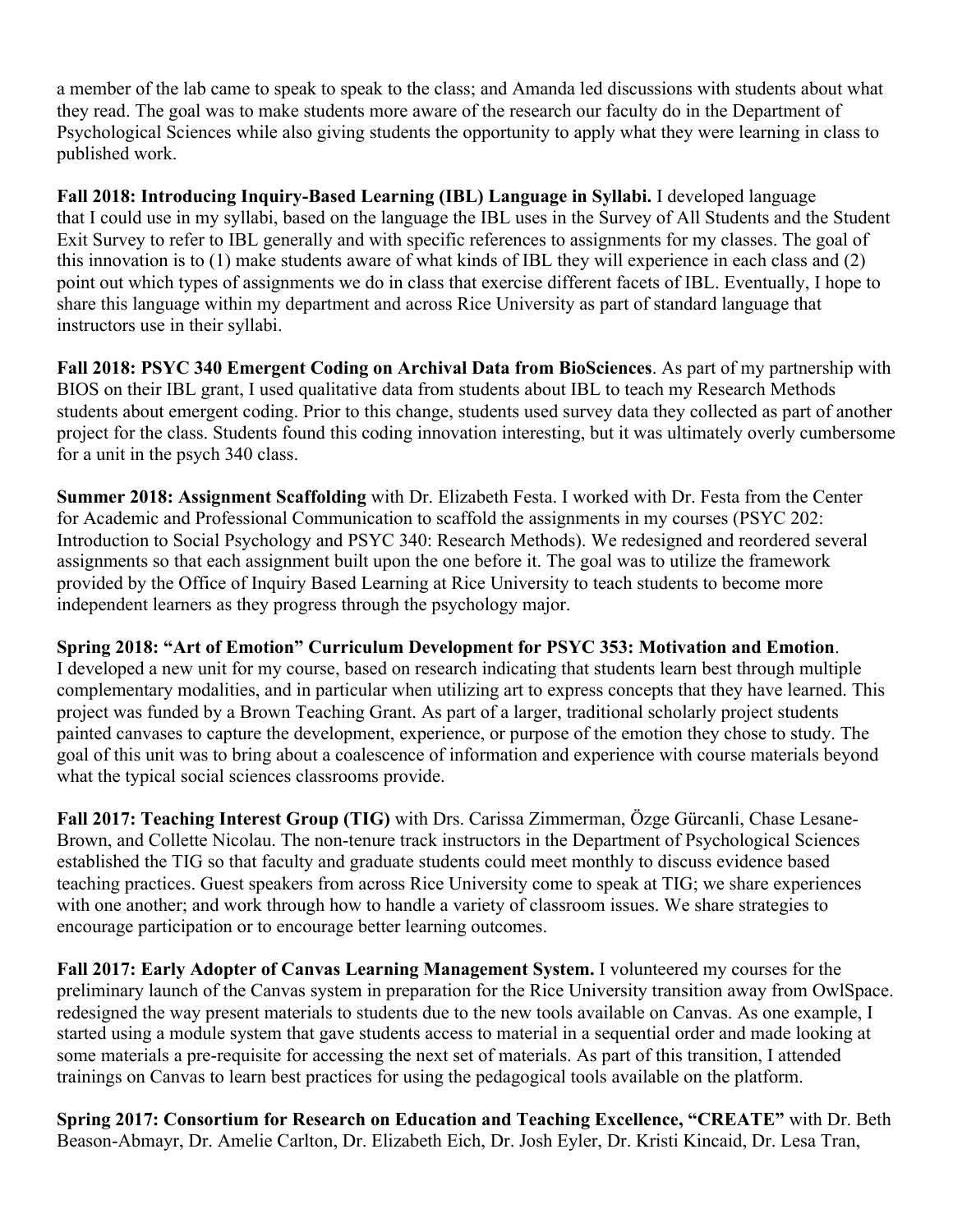to establish a permanent institute dedicated to the scholarship of teaching and learning. We sought to Lydia Musher, Dr. Robin Paige, Dr. Yvette Pearson, and Dr. Carissa Zimmerman. The goal of this project was consolidate the considerable teaching expertise at Rice University and bring national and international attention to our pedagogy. Our mission was to provide resources for faculty in all disciplines who wanted to be involved in scholarship on teaching and learning (SoTL); support collaboration among faculty with respect to SoTL; and promote the sharing of our findings through colloquia and via an online "warehouse" of information.

**Fall 2016: Undergraduate Teaching Practicum** with Dr. Carissa Zimmerman. We have developed course materials and Canvas modules for students to learn about pedagogy as we train them to be teaching assistants for courses in psychology.

# **GRANT ACTIVITY**

Spring 2019-Fall 2019: Dean of Undergraduate Pilot Funding Program, (\$5,000) with Dr. Josh Eyler. **Spring 2019-Fall 2019: Dean of Undergraduate Pilot Funding Program, (\$5,000)** with Dr. Josh Eyler. The Dean's office funded this project as part of an initiative to increase students' sense of belonging. We proposed to create videos of students addressing issues surrounding belonging at Rice that would be shared with different sub-groups at Rice. We would then evaluate the effectiveness of such an intervention on grades, major retention, and other key outcomes. This project is currently on hold due to Dr. Eyler's recent departure from Rice.

**2018-2019: QEP Rice Experiential Inquiry and Research Fund Development and Enhancement Grant (\$30,000)** with Drs. Carissa Zimmerman, Bryan Denny, Phil Kortum, Chase Lesane-Brown, and Fred Oswald. This grant funded implementation of programming to increase undergraduate participation in research in the Department of Psychological Sciences. We also focused on increasing the inquiry based learning in existing classes and created an Experiential Learning and Pedagogy Fund for faculty in our department.

 **Spring 2018: Rice Arts Initiative Fund (Unfunded).** I proposed to create a new class with a substantial focus on creating art as part of a course on positive psychology in collaboration with artists on campus.

 **2017-2018: QEP Scaffolding Experiential Inquiry and Research into the Curriculum (\$10,000)** with Drs. Randi Martin, and Fred Oswald. This project focused on examining the courses in the Department of students to engage in experiential learning and our Honors Program. Carissa Zimmerman, Bryan Denny, Simon Fischer-Baum, Ozge Gurcanli, Phil Kortum, Chase Lesane-Brown, Psychological Sciences and the progression through our major. We specifically focused on how we prepared

 **Spring 2017: Rice University Brown Teaching Grant (\$640)** for "Art of Emotion: Learning About Emotion Through Painting". This fund pays for the materials utilized for students to create art as part of a more traditional scholarly project on emotion as part of my Psyc 353: Motivation and Emotion course. This project is ongoing.

 **Excellence" (Unfunded)** with Dr. Beth Beason-Abmayr, Dr. Amelie Carlton, Dr. Elizabeth Eich, Dr. Josh Eyler, Dr. Kristi Kincaid, Dr. Lesa Tran, Lydia Musher, Dr. Robin Paige, Dr. Yvette Pearson, and Dr. Carissa Zimmerman. **2017: Rice University LIFT Proposal "CREATE: Consortium for Research on Education and Teaching** 

## **TEACHING COMMUNITY INVOLVEMENT AND MENTORSHIP**

 *Engagement with the Center for Teaching Excellence* 

**Spring 2020 Participant, Center for Teaching Excellent Annual Symposium Fall 2019 Participant, Faculty Pedagogy Institute: Creating Inclusive Classrooms**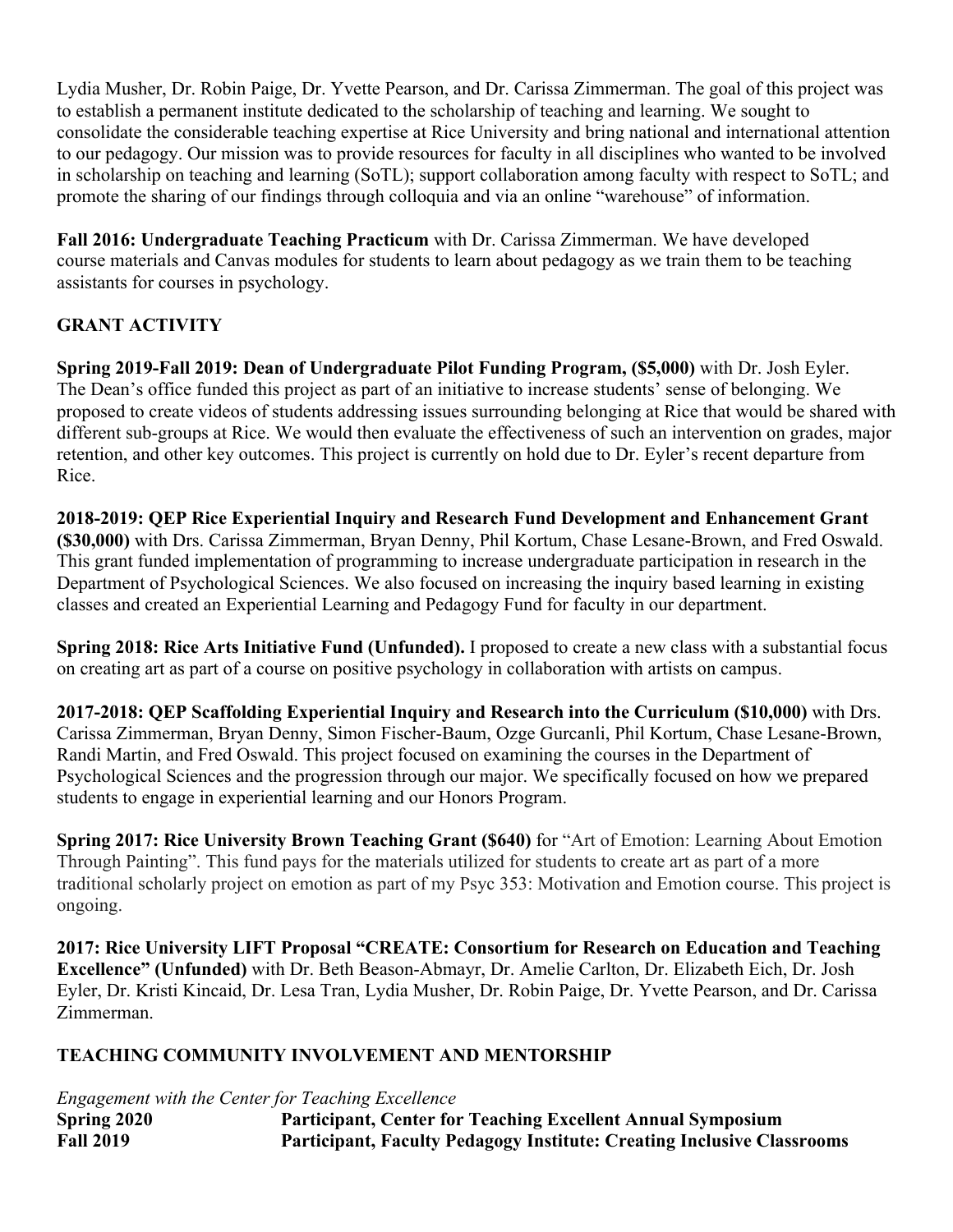| <b>Fall 2019</b>           | Participant, Center for Teaching Excellence Faculty Owl Days                    |
|----------------------------|---------------------------------------------------------------------------------|
| Spring 2019                | <b>Participant, Center for Teaching Excellence Reading Group</b>                |
| <b>Fall 2019</b>           | <b>What's New in Teaching and Learning?</b>                                     |
| <b>January 2019</b>        | Participant, Rice University's 6 <sup>th</sup> Annual Symposium on Teaching and |
|                            | Learning                                                                        |
| <b>January 2019</b>        | Participant, Center for Teaching Excellence: Are Lectures Effective? What       |
|                            | <b>Research Can and Cannot Tell Us</b>                                          |
| <b>Fall 2018</b>           | <b>Participant, Center for Teaching Excellence Reading Group</b>                |
| October 2017               | Participant, Center for Teaching Excellence: Grades and Motivation              |
| <b>Fall 2017</b>           | Participant, Center for Teaching Excellence Faculty Owl Days                    |
| <b>Spring 2017-present</b> | Co-Chair Education Research Action Team with Dr. Josh Eyler. Josh and I         |
|                            | selected a group of professors at Rice University who were actively engaged in  |
|                            | pedagogical research to develop projects focused on the scholarship of teaching |
|                            | and learning.                                                                   |
| November 2015              | Participant, Center for Teaching Excellence Teaching Matters: Mentorship:       |
|                            | <b>Teaching Beyond the Classroom</b>                                            |
| October 2015               | Participant, Center for Teaching Excellence Teaching Matters: The               |
|                            | Pedagogical Value of Embracing Controversy in the Classroom                     |
| September 2015             | Participant, Center for Teaching Excellence: What's New in Research on          |
|                            | Teaching and Learning: Do Student Evaluations of Teaching Really Get an         |
|                            | "F"? A Summary of the Research Literature                                       |
| April 2015                 | Participant, Center for Teaching Excellence Teaching Matters: How Do We         |
|                            | <b>Know Our Students Are Learning?</b>                                          |
| <b>January 2015</b>        | Participant, Rice University's 2nd Annual Symposium on Teaching and             |
|                            | Learning                                                                        |
| <b>February 2014</b>       | Participant, Center for Teaching Excellence: Teaching, Learning, &              |
|                            | Technology: Teaching Large Classes: How to Effectively Engage 40 or             |
|                            | <b>More Students</b>                                                            |
| Spring 2017                | <b>Invited Member: Center for Teaching Excellence Teaching and Innovation</b>   |
|                            | Colloquy with Drs. Beth Beason-Abmayr, Daniel Domingues da Silva, Josh          |
|                            | Eyler, Esther Fernandez, Brian Ogren, Betul Orcan-Ekmekci, Doug Schuler, Jane   |
|                            | Tao, Gary Woods, Fay Yarbrough, and Lam Yu. I applied to be part of this        |
|                            | interdisciplinary group that met monthly during the spring semester. We         |
|                            | discussed readings and shared ideas on the best ways to implement evidenced     |
|                            | based teaching innovations in our classroom.                                    |

#### *Advisor for Student-Taught Courses*

| <b>Fall 2019-Spring 2020</b> | Will Rice College Advisor for Student-Taught Course - Creativity           |
|------------------------------|----------------------------------------------------------------------------|
| Spring 2016                  | <b>Faculty Mentor for Student-Taught Course – K-Pop</b>                    |
| Spring 2015                  | <b>Faculty Mentor for Student-Taught Course – Zombies</b>                  |
| Spring 2014                  | <b>Faculty Mentor for Student-Taught Course – Psychology of the Hunger</b> |
|                              | <b>Games</b>                                                               |
| Spring 2013                  | <b>Faculty Mentor for Student-Taught Course – Serial Killers</b>           |

I served as a resource as the students developed their syllabi and classroom presentations. I helped students pick appropriate pieces of published research to assign to their students. I also spent time with them in the fall semesters discussing assignments and how to best structure classroom discussions.

## **CONFERENCE, LECTURE, AND WORKSHOP PARTICIPATION**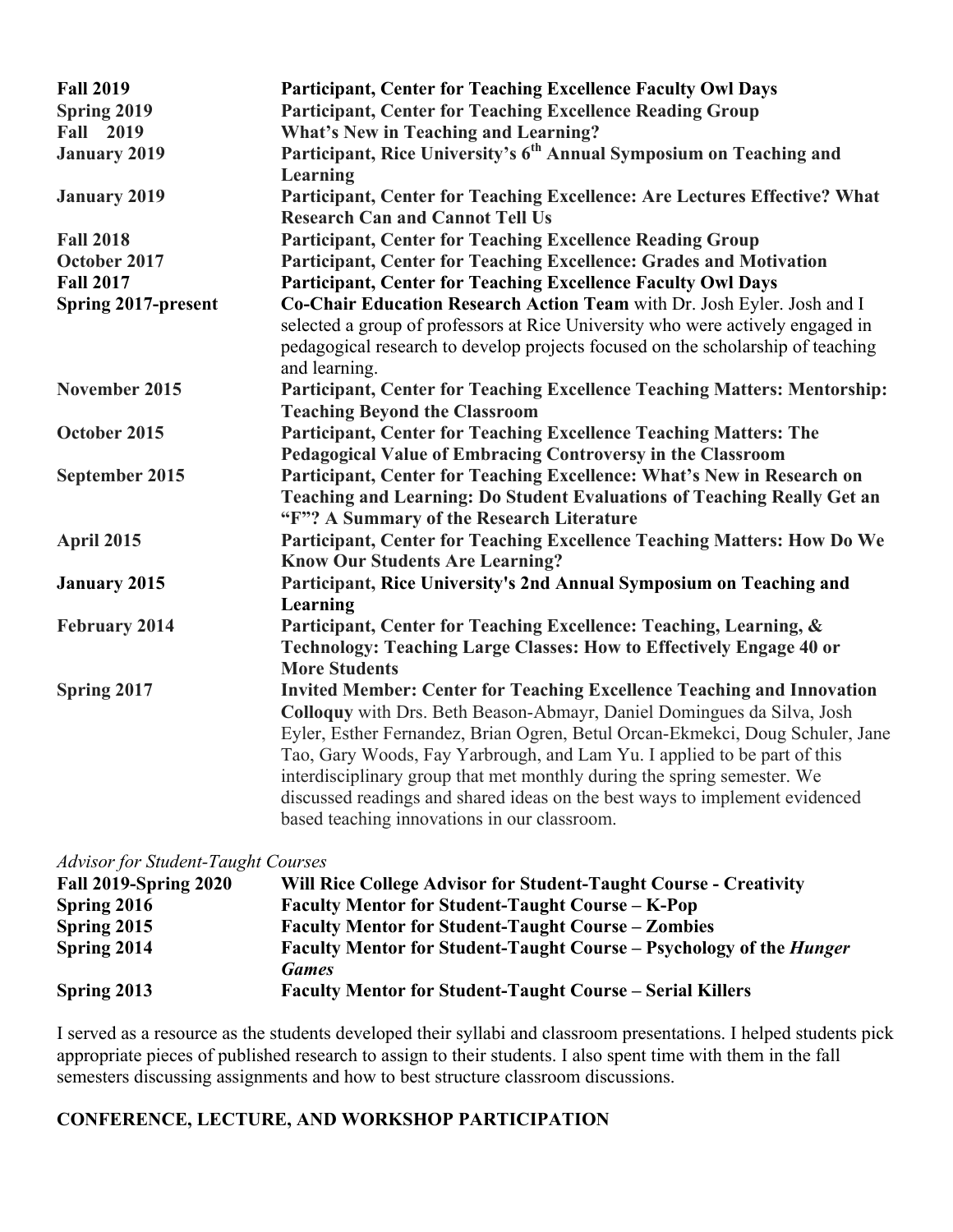| Fall             | 2020 | Invited lecturer, Dr. Mikki Hebl's class, PSYC 660: Professional Issues                         |
|------------------|------|-------------------------------------------------------------------------------------------------|
| Fall             | 2019 | <b>Participant, Introduction to Digital Accessibility (Training)</b>                            |
| Fall             | 2019 | Invited lecturer, Dr. Mikki Hebl's class, PSYC 660: Professional Issues                         |
| Spring 2019      |      | Participant, R (programming language) Workshop                                                  |
| Spring 2019      |      | Participant, Rice University Club Orientation and Risk Management Training                      |
| Fall             | 2018 | Invited Lecturer, Rice Undergraduate Scholars Program: "The Life of a Non-                      |
|                  |      | <b>Tenure Track Faculty Member"</b>                                                             |
| Fall             | 2018 | Invited lecturer, CTE "What's New in Scholarship of Teaching and Learning"                      |
| Spring 2018      |      | <b>Invited lecturer, Scholarship of Teaching and Learning Symposium</b>                         |
|                  |      | "Planting the seed: "Growth from court to classroom." As co-PI with the CTE, I                  |
|                  |      | organized a symposium for researchers working under the umbrella IRB for scholarship            |
|                  |      | of teaching and learning. I also presented my research at this event.                           |
| Spring 2018      |      | Faculty Advisor for Panel, Southwestern Psychological Association conference with               |
|                  |      | my student, Felix Wu. Felix and I moderated a panel to discuss how to fundraise for Psi<br>Chi. |
| Spring 2018      |      | <b>Participant, NSF Grant Writing Workshop</b>                                                  |
| Spring 2018      |      | Invited Presenter for Tedx Clear Springs High School, "When You Have NO IDEA                    |
|                  |      | What's Next: The Importance of Self-Reflection and FLOURISHING"                                 |
| Spring 2017      |      | Invited Presenter for Tedx Rice: "StOp and GrOw: An Idea for How to Encourage                   |
|                  |      | <b>Personal Growth &amp; Reflection With Rice Students</b>                                      |
| Spring 2017      |      | Volunteer, Southwestern Psychological Association Annual Conference. As a                       |
|                  |      | member of the Psi Chi Advisory board for SWPA, I volunteered at the Psi Chi table and           |
|                  |      | attended planning group sessions to discuss the best ways to support undergraduate              |
|                  |      | research at our institutions.                                                                   |
| Spring 2017      |      | <b>Participant, Active Threat Response Training at Rice University</b>                          |
| Spring 2017      |      | Co-Facilitator, Center for Teaching Excellence Reading Group Co-Facilitator with                |
|                  |      | Dr. Josh Eyler. We selected readings on best teaching practices and met several times           |
|                  |      | during the semester with faculty and graduate students to discuss ideas we could                |
|                  |      | implement in our classrooms.                                                                    |
| <b>Fall 2016</b> |      | Guest Presenter, UNIV 110. Coordinators for First Year Programs invited me to                   |
|                  |      | speak with students in all sections of UNIV 110. The course is aimed at helping new             |
|                  |      | students in their transition to college. I met with students and talked to them about the       |
|                  |      | importance of self-reflection as a life-long skill. I shared the "StOp and GrOw" program        |
|                  |      | with them as part of their discussions about stress and stress management.                      |
| Spring 2016      |      | Volunteer, Southwestern Psychological Association (SWPA) Annual Conference.                     |
|                  |      | As a member of the Psi Chi Advisory board for SWPA, I volunteered at the Psi Chi table          |
|                  |      | and attended planning group sessions to discuss the best ways to support undergraduate          |
|                  |      | research at our institutions.                                                                   |
| Spring 2016      |      | Co-Facilitator, Center for Teaching Excellence Reading Group with Elizabeth Barre.              |
|                  |      | We selected a book and met weekly to develop meaningful discussion questions for the            |
|                  |      | Rice faculty, staff, and graduate students who attended the meetings. The book,                 |
|                  |      | "Excellent Sheep: The Miseducation of the American Elite" by William Deresiewicz, is a          |
|                  |      | critique of the way that the best and brightest students are selected and educated at the top   |
|                  |      | universities and colleges. During the meetings we introduced the chapters and facilitated       |
|                  |      | large group discussions on how Rice can improve the educational experience for our              |
|                  |      | students. Groups participated in a modified "round robin" writing exercise, "jig saw"           |
|                  |      | groups, and developed an Action Plan at the final meeting. We brainstormed plans for            |
|                  |      | specific ways that this learning could be implemented back in participants' home                |
|                  |      | departments/offices.                                                                            |
| Spring 2014      |      | Guest Presenter, Presbyterian School in Houston. The Head of School at                          |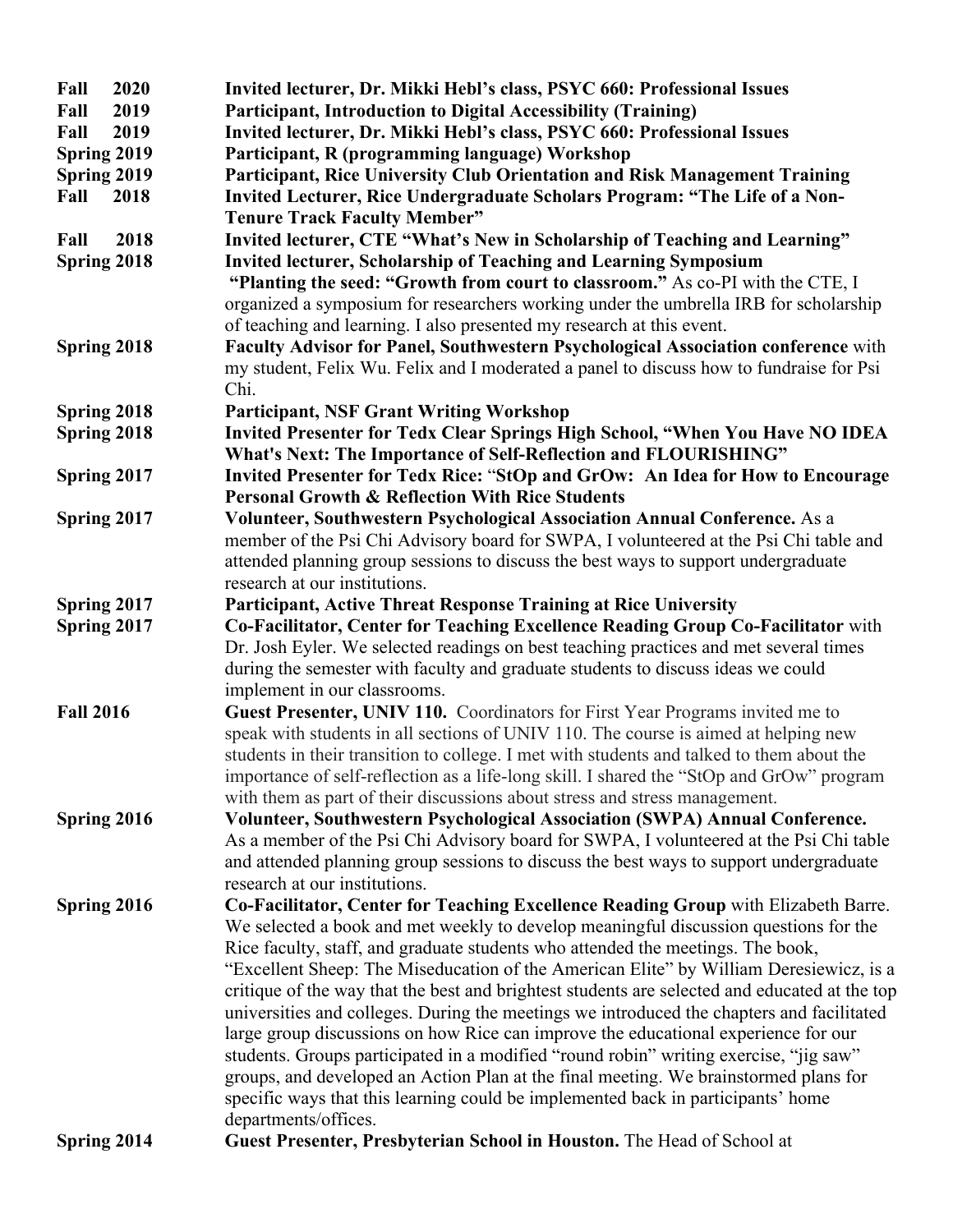Presbyterian School, Dr. Mark Carleton, asked me to speak to the 8<sup>th</sup> grade students as part of their year-long "Essential Question: Who Am I?" series. I spent an afternoon at how other people are essential to the development of our identities. I conducted a the school talking to small groups of 8<sup>th</sup> graders about how we develop a sense of self and demonstration in which they had an experience of being either accepted by or ostracized by others, followed by a discussion of how they could improve their relationships with their peers.

## **SERVICE TO THE DEPARTMENT OF PSYCHOLOGICAL SCIENCES**

#### **2016-2021 Advisor to Psi Chi, International Honor Society for Psychology Majors**

- 2012-present students as a departmental advisor, I write 20+ letters of recommendation per year for **Psychology Major Advisor.** In this role I meet with students who wish to declare psychology as a major and also with students who want to discuss their progress towards completing the major. We discuss their plans for graduate school and/or their job opportunities after they graduate from Rice. Because of my close interaction with former and current students.
- **Spring 2012-present Undergraduate Committee for Department of Psychological Sciences.** The committee meets regularly to discuss enrollment issues, curriculum issues, and to respond for designing and administering a hybrid online self-paced class. I helped to develop the appears on our website. I also participate in the review and selection of students for departmental awards at graduation. to requests for information about our majors. Over the last couple of semesters, I was involved with our effort to design a new Psych 101 course. We looked at the possibilities new major requirements that we instituted in 2015. Each fall I represent our department at the Academic Fair during O-week, and I conduct the course audits for all of the students who graduate with a major in Psychology. I review honors thesis proposals in the fall and evaluate them upon their completion in the spring. We have recently been charged with planning the course offerings and the schedule for the classes that the faculty will offer in the next academic year, and I assisted in reviewing the schedule to ensure that it met the needs of our students. I developed a FAQ page for majors that
- with students at the beginning of the semester to discuss the contract for off-campus **Fall 2015 Undergraduate Research Liaison to Texas Medical Center.** I served as the faculty liaison for the Department of Psychological Sciences for undergraduate students who worked on psychology related research in the Texas Medical Center. I met research. I was also responsible for reviewing their final papers and entering grades based on my evaluation and that of their advisors in their labs.

#### **SERVICE TO THE SCHOOL OF SOCIAL SCIENCES**

- **Spring 2019 Judge for the Rice Undergraduate Research Symposium**
- **Spring 2018 Spring 2018 Judge for the Rice Undergraduate Research Symposium**
- **Spring 2017 Spring 2017 Judge for the Rice Undergraduate Research Symposium**
- **Spring 2015 Spring 2015 Judge for the Rice Undergraduate Research Symposium**
- **Spring 2016 Spring 2016 Invited Lecture for Admissions/Prospective Students during Owl Days.** In an effort to encourage students to apply to Rice, the Dean created a special event where several members of the social sciences faculty present mini-lectures to prospective students and their parents. I was invited to present on a topic in social psychology. The name of my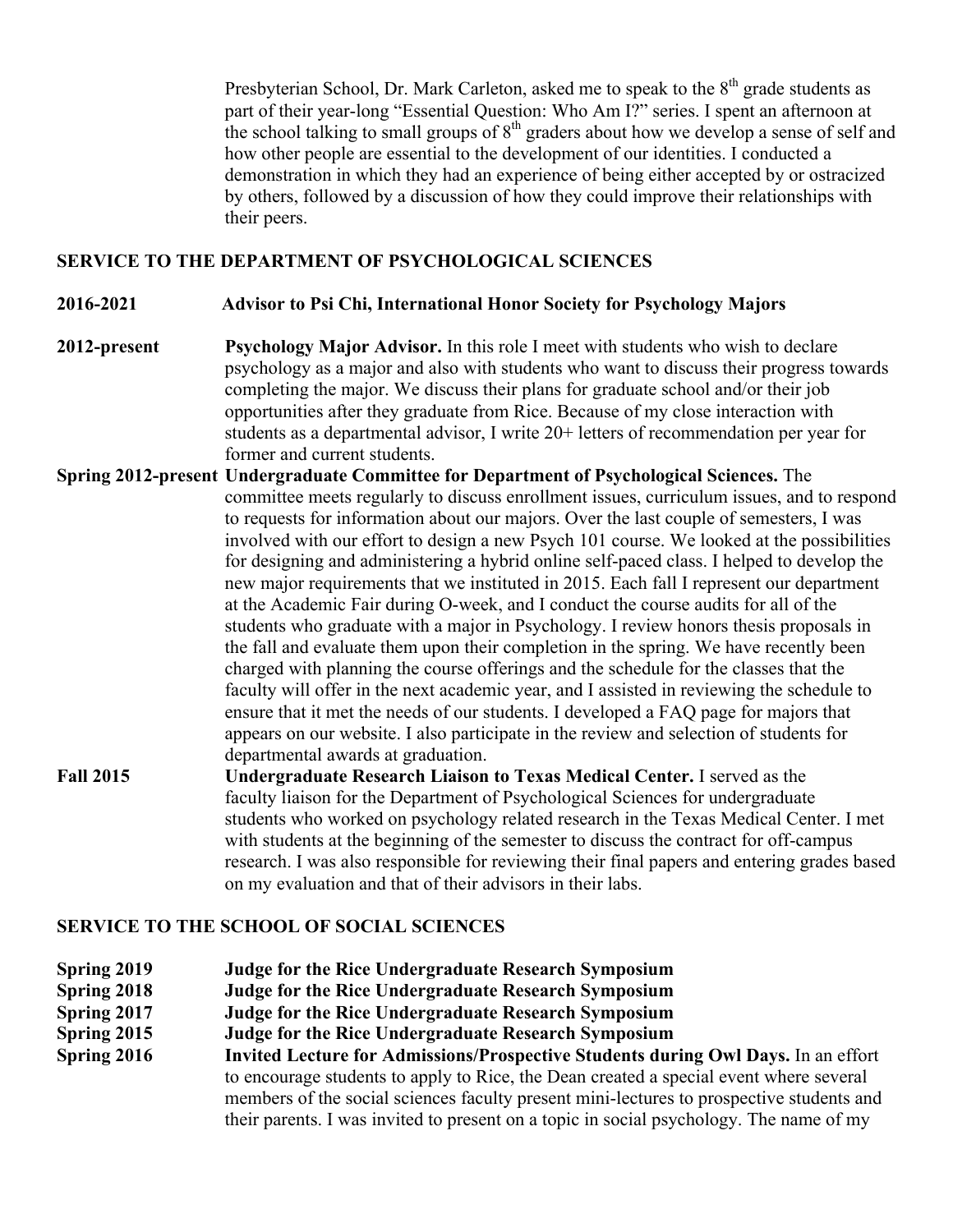|                   | presentation was "Are You Dying or Falling in Love? How Social Psychology Can            |
|-------------------|------------------------------------------------------------------------------------------|
|                   | Explain Your Confusion."                                                                 |
| Spring 2016       | Judge for the Rice Undergraduate Research Symposium                                      |
| Fall 2015-present | Divisional Advisor, School of Social Sciences, Will Rice College                         |
| Spring 2014       | <b>Judge for the Rice Undergraduate Research Symposium</b>                               |
| Spring 2013       | <b>Judge for the Rice Undergraduate Research Symposium</b>                               |
| 2013-2014         | Dean Special Committee: MOOCs in the social sciences. Dean Ragsdale invited me to        |
|                   | be a member of a special committee to look at the merits of developing MOOCs in the      |
|                   | social sciences. As part of this work, I did extensive research on MOOCs and reported to |
|                   | the committee. We met several times to discuss the possibility of developing a MOOC      |
|                   | and eventually did develop a plan to create a combined Psych 101/Soci 101 course.        |
|                   | Ultimately, we decided not to pursue this endeavor.                                      |
|                   |                                                                                          |

## **SERVICE TO THE RICE COMMUNITY**

| <b>Fall 2021</b>  | <b>University Committee on Teaching</b>                                                        |
|-------------------|------------------------------------------------------------------------------------------------|
| <b>Fall 2021</b>  | <b>Faculty Advisory Board to the Doerr Institute for New Leaders</b>                           |
|                   | Spring 2021-present Member of the General Education Working Group (Faculty Senate)             |
| <b>Fall 2021</b>  | Panelist for CTE 8 <sup>th</sup> Annual Teaching and Learning Symposium; "Building             |
|                   | <b>Connection With Students</b>                                                                |
| Spring 2021       | "Celebrity" Pancake Flipper for Pancakes for Parkinson's Fundraiser                            |
| Spring 2020       | <b>Invited Speaker, Office of Undergraduate Research Inquiry Ethics Workshop</b>               |
| Fall 2019-present | Member, Advising Committee, Office of Academic Advising, Health Professions                    |
| <b>Fall 2019</b>  | <b>Panelist for Admissions Office on Residential college system</b>                            |
| <b>Fall 2019</b>  | <b>Faculty Sponsor, Bed Side Narratives</b>                                                    |
| <b>Fall 2019</b>  | <b>Panelist, Divisional Advising Panel for Office of Academic Advising</b>                     |
| Spring 2019       | Invited Speaker, "Discrimination in the Work Place," Panel at Will Rice College                |
|                   | <b>Spring 2018-present Faculty Sponsor, Rice EduCare Club</b>                                  |
|                   | Spring 2018-present Faculty Sponsor, Psychology at Rice Club                                   |
|                   | Spring 2018-present Alternative Spring Break Faculty Advisor, "The Impact of Policy and Social |
|                   | <b>Determinants of Children's Health"</b>                                                      |
| Spring 2018       | "Celebrity" Judge for Mr. Rice Fundraiser                                                      |
| Spring 2018       | "Celebrity" Pancake Flipper for Pancakes for Parkinson's Fundraiser                            |
| Fall 2017-present | Representative of Rice, Houston Chapter of the Albert Schweitzer Foundation                    |
|                   | and Fellows Program. Many students from Rice University have participated in the               |
|                   | Junior Fellows program, and I have supported their research by acting as an informal           |
|                   | advisor to their projects. I attend the bi-annual research presentations and offer feedback    |
|                   | on their projects.                                                                             |
| Spring 2017       | Invited speaker, Rice University Women's Luncheon: "Who Are You and How Do                     |
|                   | You Know?"                                                                                     |
|                   | Spring 2017-present Reviewer, Rich Endowment Undergraduate Research Grants                     |
| Spring 2017       | Co-Developer of Umbrella IRB for Research on Teaching and Learning. Josh Eyler                 |
|                   | and I worked closely with the Rice Research Compliance Team to develop an umbrella             |
|                   | IRB protocol for the scholarship of teaching and learning at Rice University. During the       |
|                   | development phase, I was integral to developing the agreed upon language. Now, I               |
|                   | review all the submissions and manage the umbrella IRB modifications. I work closely           |
|                   | with instructors across campus to develop their research designs and walk the through the      |
|                   | IRB application process. To date, faculty at Rice have submitted 22 different projects         |
|                   | under this IRB. This umbrella protocol has received national attention (see the Chronical      |
|                   | of Higher Education link in "Media Mentions"), and I frequently have emails and phone          |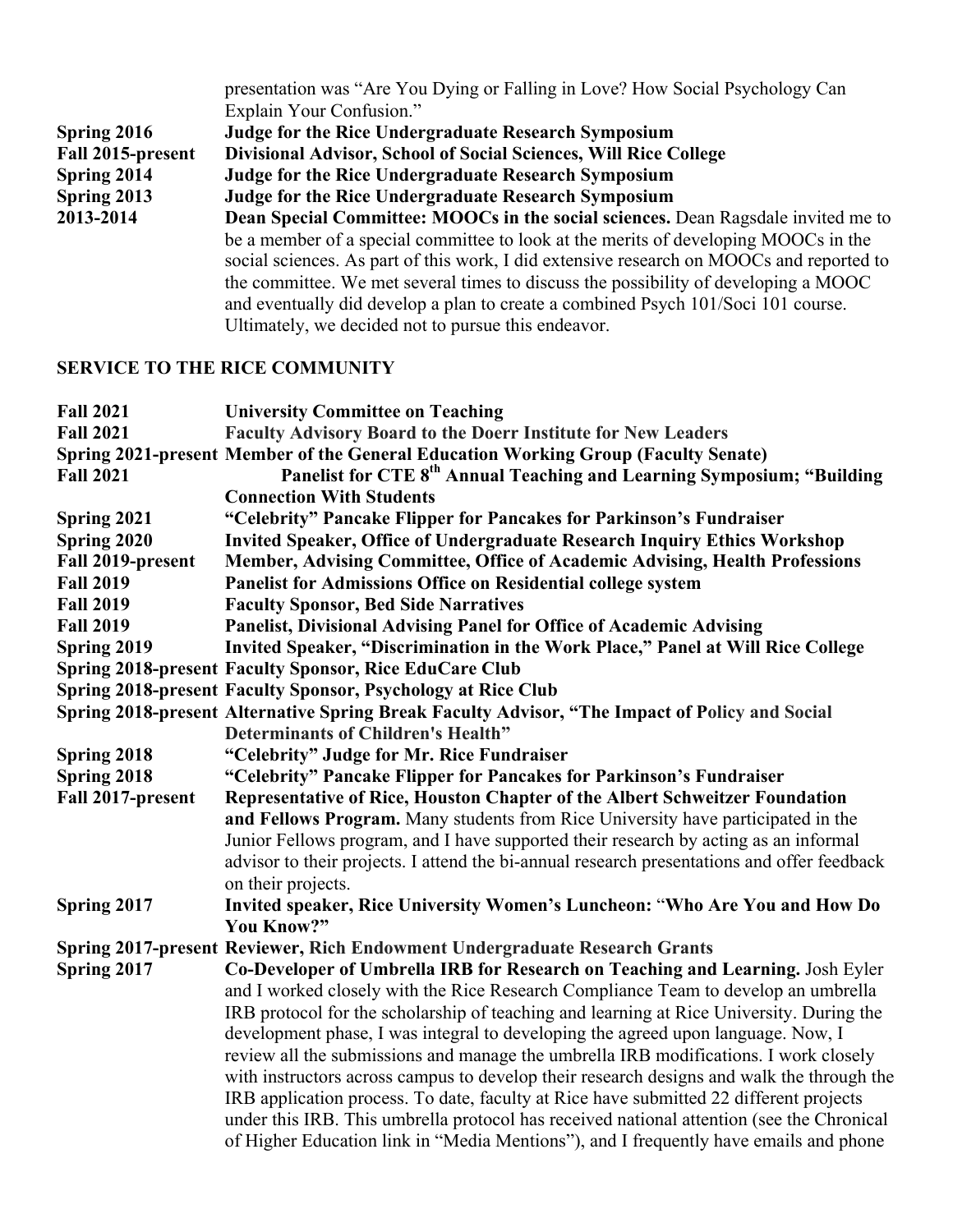|                         | calls from professors at campuses all over the United States.                                                                                                                            |
|-------------------------|------------------------------------------------------------------------------------------------------------------------------------------------------------------------------------------|
| Spring 2017             | <b>Invited Lecturer, Owl Days for Prospective Students</b>                                                                                                                               |
| Fall 2016-present       | Founder and Coordinator of "StOp and GrOw." I run a monthly study break at Will<br>Rice College. The program is designed to teach students how to self-reflect and enhance               |
|                         | their academic decision-making. The tools I teach students are evidence based and meant                                                                                                  |
|                         | to increase students' sense of well-being. I have done programming like this at several                                                                                                  |
|                         | other colleges over the years.                                                                                                                                                           |
| Spring 2016             | Judge, Social Sciences Undergraduate Research Grant Applications                                                                                                                         |
| Spring 2016             | Host of "Lunch with a Professor." I hosted a lunch as part of a fundraiser for Samuel                                                                                                    |
|                         | Waters, a Rice senior who passed away in the spring of 2016. Students donated money to                                                                                                   |
|                         | the fund and in return got to have lunch with me in the Will Rice Private Dining Room.                                                                                                   |
| Spring 2016             | Guest Presenter, UNIV 110. First Year Programs invited me to speak with students in a                                                                                                    |
|                         | section of UNIV 110. The course is aimed at helping new students in their transition to                                                                                                  |
|                         | college. I met with students and talked to them about topics such as how to build                                                                                                        |
|                         | relationships with their professors, how best to ask for help, how to approach office                                                                                                    |
|                         | hours, and how to make the most of their classroom time.                                                                                                                                 |
| Spring 2016             | Judge, Study Abroad Photo Contest. Students in the Study Abroad Office asked me to                                                                                                       |
|                         | review and vote for the best student submitted photos from study abroad experiences. The                                                                                                 |
|                         | winning pieces were unveiled at a reception that I attended at the Rice Coffeehouse. The                                                                                                 |
|                         | photos are now on display at the Study Abroad Office.                                                                                                                                    |
| Spring 2015             | <b>Graduation Marshal</b>                                                                                                                                                                |
| Spring 2015             | Judge, Beer Bike Floats with Y. Ping Sun. I had the privilege of touring the floats                                                                                                      |
|                         | created by each of the residential colleges prior to their unveiling at the Beer Bike Parade.                                                                                            |
|                         | We were responsible for evaluating each float and student skit and selecting a winner that                                                                                               |
|                         | was announced at the parade.                                                                                                                                                             |
| 2014<br>Fall            | Facilitator, O-week Reading Groups. As part of the O-week activities, first year                                                                                                         |
|                         | students read Quiet by Susan Cain prior to arriving for orientation week. I read the book                                                                                                |
|                         | and worked with student facilitators to develop a presentation and group discussion with                                                                                                 |
|                         | the first year students in one group. I was a participant in the discussion and also worked<br>as a mentor with the student facilitators who were primarily in charge of the discussion. |
| <b>Fall 2014</b>        | Faculty Participant, Rice Education of the Future Student Association Task Force.                                                                                                        |
|                         | This task force interviewed faculty and students at Rice University and assessed ways to                                                                                                 |
|                         | improve students' academic experiences.                                                                                                                                                  |
| Fall 2014-present       | Learning Partner, Alternative Spring Break (ASB). I have given multiple                                                                                                                  |
|                         | presentations and led discussions for ASB groups preparing for trips to work with                                                                                                        |
|                         | underserved populations. I present material about the ways that social identity theory                                                                                                   |
|                         | could help explain the resistance to receiving help that they might encounter with these                                                                                                 |
|                         | populations. I discuss specific strategies that students can use to increase their                                                                                                       |
|                         | effectiveness and also teach them about how privilege is often invisible to us until it is                                                                                               |
|                         | made visible by contrasting with others. The goal of a learning partner is to educate and                                                                                                |
|                         | also to serve as a mentor during the ASB preparation phase and upon ASB participants'                                                                                                    |
|                         | return to campus.                                                                                                                                                                        |
| <b>Spring 2014-2018</b> | Associate, Will Rice College. I was an O-week associate for three years and hosted                                                                                                       |
|                         | dinners at my house and attended lunches during O-week and throughout the year. I ate                                                                                                    |
|                         | lunches with students once a week at Will Rice. Each semester Will Rice has a late night                                                                                                 |
|                         | "study break" during midterms and finals and associates provide food, support stressed                                                                                                   |
|                         | students, and offer assistance to any students who need it. I did academic advising during                                                                                               |
|                         | an events hosted by peer academic advisors each semester. I delivered goody bags to                                                                                                      |
|                         | students, and I sent emails throughout the year reminding students to speak to their                                                                                                     |
|                         | advisors. I also invited students to attend cultural events on campus with me. I sent                                                                                                    |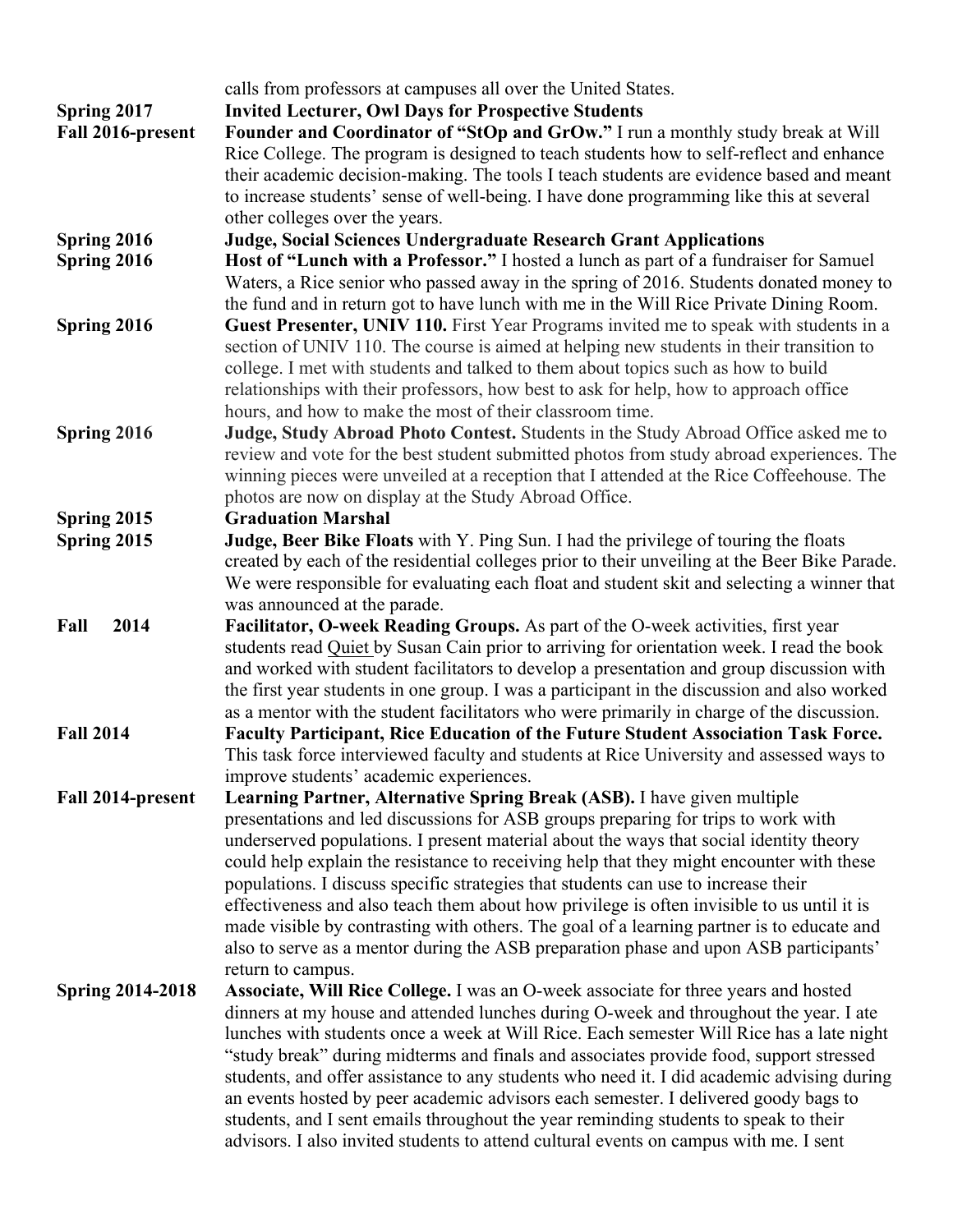emails before major social events to remind them to keep safety in mind. My goal was to make sure that they felt they had a network of caring adults to whom they could turn during stressful times.

**Fall 2013** students read Whistling Vivaldi: How Stereotypes Affect Us and What We Can Do, by as a mentor with the student facilitators who were primarily in charge of the discussion. Facilitator, O-week Reading Group. As part of the O-week activities, first year Claude Steele prior to arriving for orientation week. I read the book and worked with student facilitators to develop a presentation and group discussion with the first year students in one group. I was both a participant in the discussion and worked

### **PROFESSIONAL ACTIVITIES AND COMMUNITY SERVICE**

| 2020-present | <b>Advisory Board for "EPOG"</b><br>Advise on research-based interventions and data collection efforts for a new non-profit<br>called "Enjoyable Pain of Growth" ("EPOG") that provides coaching/leadership training<br>for young people in underserved communities.                                                                                                                                                                                                    |
|--------------|-------------------------------------------------------------------------------------------------------------------------------------------------------------------------------------------------------------------------------------------------------------------------------------------------------------------------------------------------------------------------------------------------------------------------------------------------------------------------|
| 2018-present | <b>Deputy Voter Registrar for Harris County</b>                                                                                                                                                                                                                                                                                                                                                                                                                         |
| 2016-present | Psi Chi Abstract Reviewer, Southwestern Psychological Association (SWPA). Each<br>year I review students' submissions to SWPA and determine which students have earned<br>travel grant money to attend the conference.                                                                                                                                                                                                                                                  |
| 2018         | Coordinated site visit with Dr. Andrea Link and her colleagues from Patient Care                                                                                                                                                                                                                                                                                                                                                                                        |
|              | Intervention Center. I met with this group of health care professionals to discuss best<br>teaching practices. They observed my class, I prepared materials for them on evidenced<br>based teaching methods, and met with them to discuss how to improve their instruction<br>techniques.                                                                                                                                                                               |
| 2018         | Invited speaker, faculty at South Texas College of Law on pedagogy in law schools:<br>"Evidence based pedagogies in law school classrooms: Making the case for change"                                                                                                                                                                                                                                                                                                  |
| 2016-present | Psi Chi Advisory Board Member for the Southwestern Psychological Association<br>(SWPA). I help to plan the Psi Chi events at the annual SWPA conference.                                                                                                                                                                                                                                                                                                                |
| 2016-present | Mentor, Carnegie Vanguard High School Research Project, Emily Leal                                                                                                                                                                                                                                                                                                                                                                                                      |
| 2016-present | Mentor, Carnegie Vanguard High School Research Project, Ethan Smith                                                                                                                                                                                                                                                                                                                                                                                                     |
| 2016         | Judge, Texas Performance Standards Project, Carnegie Vanguard High School<br>High school students presented their end of year projects for an independent research<br>methods class, and I served as a judge. The projects varied greatly but each is supposed to<br>address a specific problem or issue that students have researched. I was tasked with<br>assessing how well they conducted the research and how well their solution to the<br>problem was designed. |
| 2015         | Judge, Texas Performance Standards Project, Carnegie Vanguard High School<br>High school students presented their end of year projects for an independent research<br>methods class, and I served as a judge. The projects vary greatly but each is supposed to<br>address a specific problem or issue that students have researched. I was tasked with<br>assessing how well they conducted the research and how well their solution to the<br>problem was designed.   |

 research questions, and to develop experiments. I welcome these requests and lend my time and whatever expertise that I can. In addition to the activities mentioned above, I often serve as a resource for local high school students who are working on psychology projects. In the past I have worked with students to find relevant research, to refine their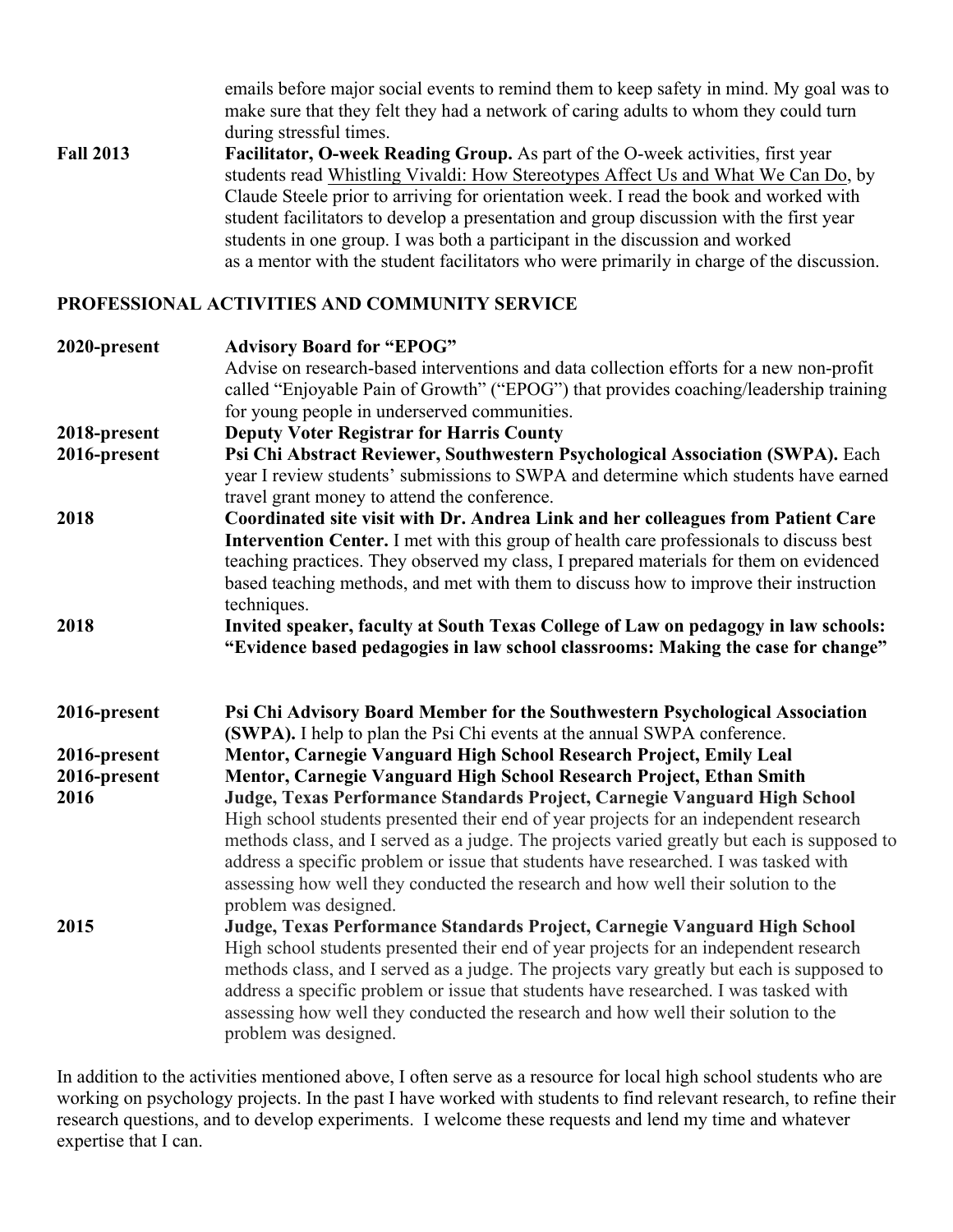## **PUBLICATIONS:**

- dissertation. I contributed 30% to this published version of this project. Abele, S., Stasser, G., & Vaughan-Parsons, S. I., "Information Sharing, Cognitive Centrality, And Influence Among Business Executives During Collective Choice" (June 9, 2005). ERIM Report Series Reference No. ERS-2005-037-ORG. Available at SSRN:<http://ssrn.com/abstract=800211>, This was based on my
- Bae, K., Voelz, T., Wilson, J., & Parsons, S. (2020). Addressing NNES graduate students' oral communication needs through a discipline-based approach. In M. Siczek (Ed.), Pedagogical Innovations in Oral Academic Communication. Manuscript in preparation.
- Brown, R., Varghese, L., Sullivan, S., & Parsons, S. (2021). The impact of professional coaching on emerging leaders. *International Journal of Evidence Based Coaching and Mentoring, 19(2).*
- Stasser, G. and Vaughan, S. I. (1996). Models of Participation During Face-To-Face Unstructured Discussion. In E. Witte, & J. H. Davis (Eds.), Understanding Group Behavior (pp. 165-102). Mahwah, NJ: Lawrence Erlbaum Associates. I contributed 40% to this project.
- Stasser, G., Vaughan, S. I., & Stewart, D. D. (2000). Pooling Unshared Information: The Benefits of Knowing How Access to Information Is Distributed Among Members. Organizational Behavior and Human Decision Processes, 82, 102-116. I contributed 25% to this project.
- Washburn, L., Galván, N. T. N., Moolchandani, P., Price, M. B., Rath, S., Ackah, R., Myers, K., Woord, R., Parsons, S., Brown, R. Ranova, E., & Goss, J. A. (2021). Survey of public attitudes towards imminent death donation in the United States. *American Journal of Transplantation*, *21*(1), 114-122.
- Wittenbaum, G. M., Vaughan, S. I., & Stasser, G. (1998). Coordination in Task-Performing Groups. In S. Tinsdale, (Ed.), Theory and Research on Small Groups (pp. 177-202). New York: Plenum Press. I contributed 25% to this project.

### **CONFERENCE PRESENTATIONS:**

- Banerjee, O., Lee, E., Najman, J., Srinivasan, N. & Parsons, S. (August, 2020). *The social perception and likability of vapers among college students.* Poster presented at American Psychological Association, Washington, D. C.
- Varghese, L., Sullivan, S., Parsons, S., & Brown, R. (2019). The impact of executive coaching on leader identity and well-being among university students. Submitted to SIOP. I contributed 20% to this work.
- Vaughan, S. I. & Stasser, G. L. (1999, June). Information Sharing in Teams Of Executives. Paper presented at The Third Biennial Meeting of The Society For Applied Research In Memory And Cognition, Boulder, CO. I contributed 90% to this project.
- Vaughan, S. I., & Dietz-Uhler, B. (1996, May). Ingroup and Outgroup Threats to Identity: Affective and Defensive Reactions. Paper presented at The Midwestern Psychological Association Meetings, Chicago, IL. I contributed 90% to this project.